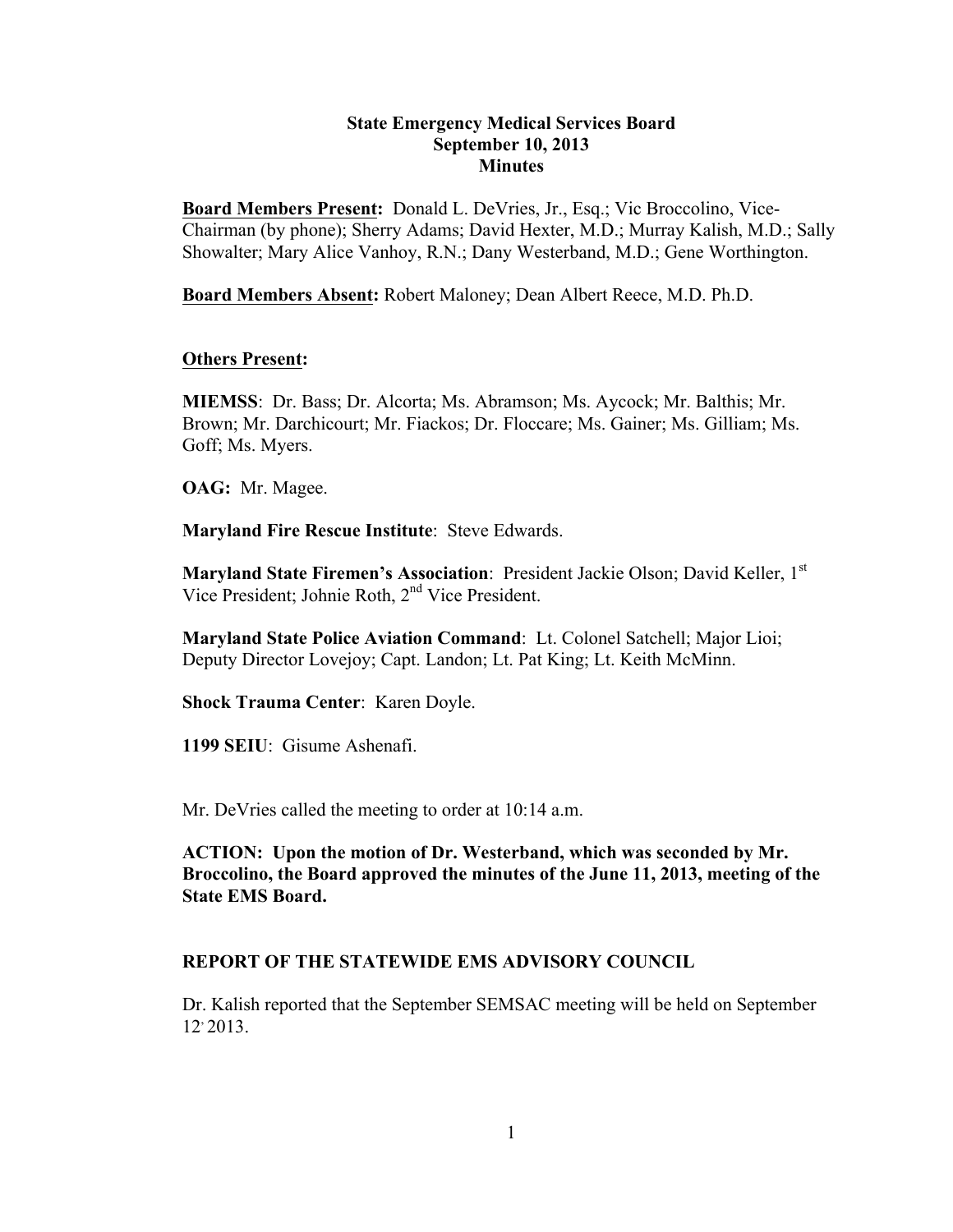#### **EXECUTIVE DIRECTOR'S REPORT**

eMEDS. Dr. Bass reported that the eMEDS rollout was continuing. He said that eMEDS implementation in Prince George's County and Charles County should occur this fall and that he will soon be meeting with the Montgomery County Fire & Rescue Service to discuss the possibility of their adoption of eMEDS.

MIEMSS Communication Project. Dr. Bass reported that the MIEMSS Communication Project is continuing to move ahead.

EMS Operations Fund (EMSOF). Dr. Bass noted that the Fund balance was improving as a result of the increase to the vehicle registration fee surcharge that had gone into effect.

Draft EMS Plan. Dr. Bass reported that MIEMSS had held meetings in each of the five EMS regions to receive comments on the draft EMS Plan. He said that it was likely that one more meeting would be held at MIEMSS for those who had been unable to attend one of the previously-held meetings. He said that comments received on the draft Plan would be compiled and reviewed, and that the final version of the Plan would be reviewed by SEMSAC and the EMS Board.

# **LEGISLATIVE REPORT**

Ms. Gainer reported that MIEMSS was submitting two proposals to the Governor's office for approval as proposed departmental legislation. The first proposal would add protected health information exchanged between or among a hospital, EMS providers and MEIMSS to the protected health information excluded from regulation as a Health Information Exchange. The second proposal would provide for statewide mutual aid between and among Maryland hospitals in the event of an incident or situation that affected a hospital's ability to operate at full capacity and / or to provide care.

#### **SHOCK TRAUMA CENTER REPORT**

Ms. Doyle reported that August admissions to the STC were slightly higher than the same period last year. She said that there had been six (6) lost inter-hospital transfers during the month. She said the volume of Operating Room cases continued to be high, as was the volume of neurotrauma cases and that the STC operated at 117% capacity during the month. Ms. Doyle said that the STC had opened a critical care resuscitation unit on July 16 to provide immediate care for critical illnesses. Ms. Doyle also summarized the STC's prevention and EMS outreach / education activities during FY13. She said that the grand opening for the new STC building would be on Friday, November  $8<sup>th</sup>$ .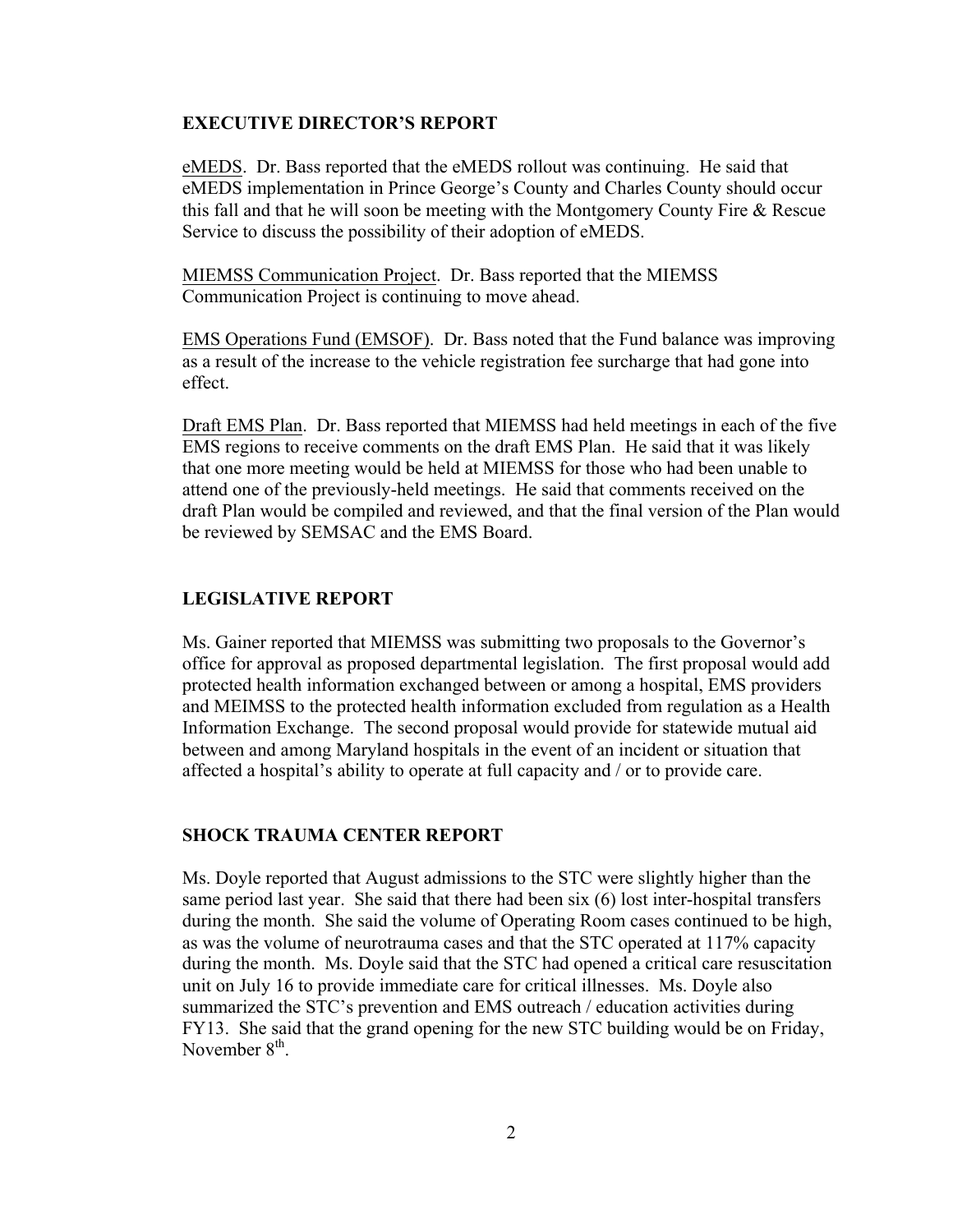## **MSP AVIATION COMMAND UPDATE**

Major Frank Lioi provided an update on the activities of the MSP Aviation Command (MSPAC). He said that Trooper 3 (Frederick) was officially unveiled as an AW139 section on September  $3<sup>rd</sup>$  and that it is now fully operational 24/7. He said that transition training was underway for Trooper 6 (Easton). He said that MSPAC took delivery of the  $8<sup>th</sup>$  AW139 helicopter on August 19<sup>th</sup> and anticipates delivery of the 9<sup>th</sup> AW139 helicopter in mid-October.

Major Lioi said that MSPAC had submitted to the Department of Budget  $\&$ Management the job descriptions for the Second-in-Command (SIC) pilots and said that he anticipated that the Board of Public Works would consider the 10 requested SIC positions at its September 18<sup>th</sup> meeting. Major Lioi reported that MSPAC currently has seven (7) pilot vacancies, but has made offers for employment to six (6) pilots. Major Lioi also reported that the RFP for a flight training device is currently being reviewed at MDOT.

## **MARYLAND STATE FIREMEN'S ASSOCIATION**

President Jackie Olson introduced 1<sup>st</sup> Vice President Dave Keller and 2<sup>nd</sup> Vice President Johnie Roth. She said that the MSFA is considering seeking legislation to increase the Widows and Orphan's Fund. She said that during the upcoming year, the MSFA will focus on increasing diversity and developing support for the administrative functions of local fire companies.

#### **NEW BUSINESS**

None

## **OLD BUSINESS**

None

Dr. Kalish said that a webinar had been held on September 11, 2013 with 360 attendees nationwide regarding the definition of airway competency and that the American Society of Anesthesiologists was considering approval of a resolution to encourage hospital anesthesiology departments to participate in airway management training for paramedic students.

Dr. Bass announced that he would retire from MIEMSS on January 1, 2014. He thanked the Board for their support during his 19-year tenure. Mr. DeVries said that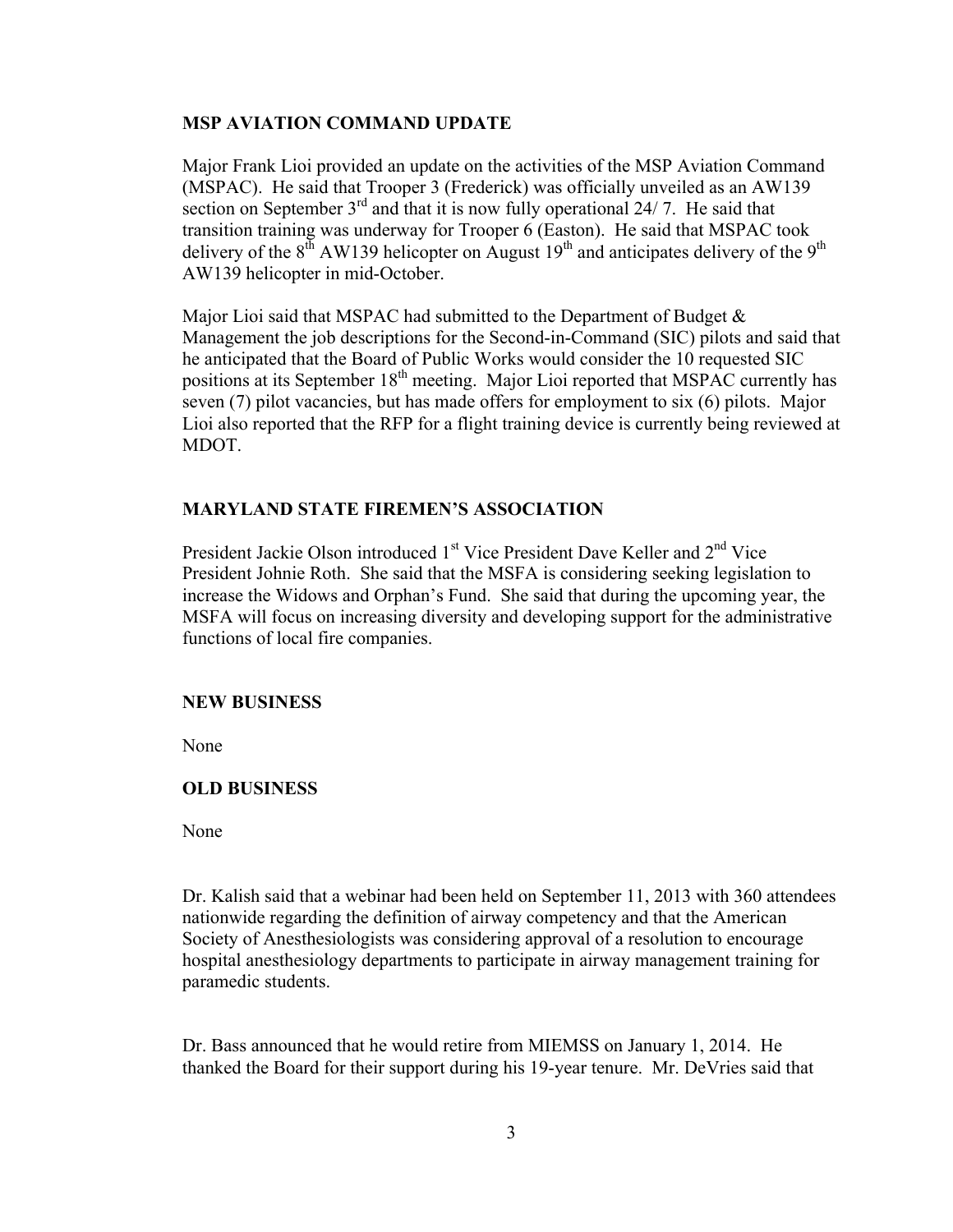Dr. Bass had made enormous contributions to the Maryland EMS System and that he would be greatly missed.

# **Upon the motion of Dr. Kalish, which was seconded by Ms. Vanhoy, the Board adjourned to Closed Session.**

The purpose of the closed session was to carry out administrative functions under State Government Article §10-502 (b), to obtain legal advice from counsel under State Government Article § 10-508 (a) (7), and to discuss certain site reviews and maintain certain records and information in confidence as required by Health Occupations Article §14-506 (b) under State Government Article § 10-508 (a) (13).

The closed session was attended by:

**Board Members Present:** Donald L. DeVries, Jr., Esq.; Vic Broccolino, Vice-Chairman (by phone); Sherry Adams; David Hexter, M.D.; Murray Kalish, M.D.; Sally Showalter; Mary Alice Vanhoy, R.N.; Dany Westerband, M.D.; Gene Worthington.

**Board Members Absent:** Robert Maloney; Dean Albert Reece, M.D.

#### **Others Present:**

**MIEMSS**: Dr. Bass; Ms. Myers; Dr. Alcorta; Mr. Fiackos; Ms. Abramson; Ms. Gainer; Ms. Aycock; Ms. Goff.

**OAG:** Mr. Magee.

**MSFA:** President Jackie Olson; David Keller, 1<sup>st</sup> Vice President; Johnie Roth, 2<sup>nd</sup> Vice President.

**R Adams Cowley Shock Trauma Center:** Ms. Karen Doyle.

**MFRI:** Mr. Steve Edwards.

**MSP:** Lt. Colonel Satchel, Major Lioi, Cpt. Landon, Lt. King, Deputy Director Lovejoy

The Board approved the closed session minutes from the August 13, 2013, meeting.

The Board reviewed and approved the proposed FY14 budgets of MIEMSS and the Maryland Fire & Rescue Institute, and the EMSOF-funded proposed FY 14 budgets of the MSP Aviation Command, and the R Adams Cowley Shock Trauma Center.